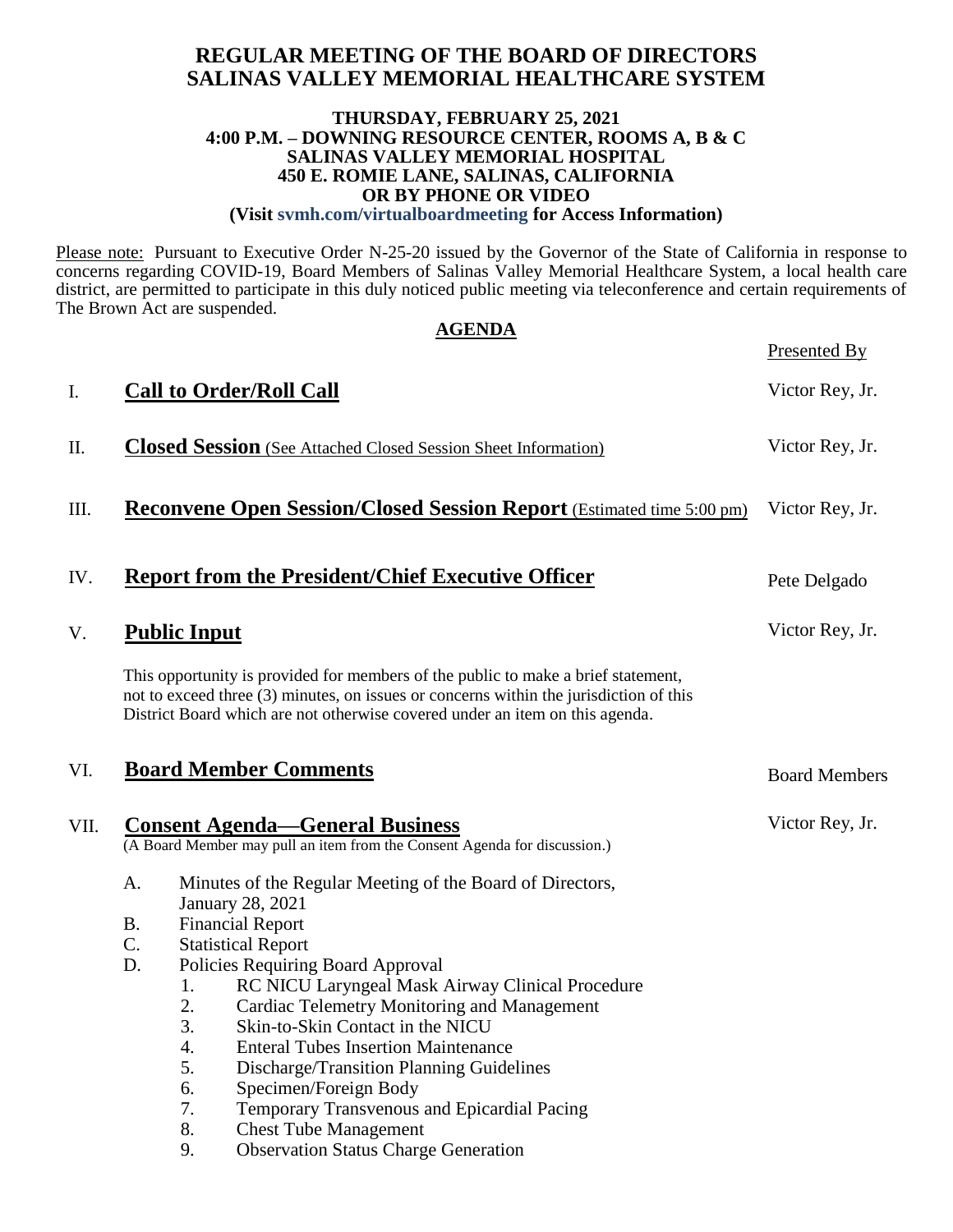- 10. Circumcision
- 11. Fire Safety Management Plan
- 12. Ordering Supplies from Materials Management
- 13. Student Affiliations
- 14. The Emergency Medical Treatment and Active Labor Act (EMTALA)
- 15. Quality Assessment and Performance Improvement Plan 2021
- 16. Safety Management Plan
- Board President Report
- ▶ Board Questions to Board President/Staff
- > Motion/Second
- > Public Comment
- $\triangleright$  Board Discussion/Deliberation
- Action by Board/Roll Call Vote

## VIII. **Reports on Standing and Special Committees**

| A.        | <b>Quality and Efficient Practices Committee - Minutes from the</b><br>February 22, 2021 Quality and Efficient Practices Committee<br>meeting have been provided to the Board. Additional Report from<br>Committee Chair, if any.                                                                                       | Juan Cabrera          |
|-----------|-------------------------------------------------------------------------------------------------------------------------------------------------------------------------------------------------------------------------------------------------------------------------------------------------------------------------|-----------------------|
| <b>B.</b> | <b>Finance Committee</b> - Minutes from the February 22, 2021<br>Finance Committee meeting have been provided to the Board.<br>One proposed recommendation has been made to the Board.<br>1.<br>Recommend Board Approval of Board Resolution No. 2021-01<br>Declaring Its Intent to Reimburse Project Expenditures from | <b>Richard Turner</b> |
| C.        | Proceeds of Indebtedness<br>This item will be considered under Agenda Item IX.<br>Personnel, Pension and Investment Committee - Minutes from<br>the February 23, 2021 Personnel, Pension and Investment                                                                                                                 | Regina M. Gage        |
|           | Committee meeting have been provided to the Board. One<br>proposed recommendation has been made to the Board.                                                                                                                                                                                                           |                       |
|           | 1.<br>Recommend Board Approval of (i) the Findings<br>Supporting Recruitment of Adrian Jordan, MD, (ii) the<br>Contract Terms for Dr. Jordan's Recruitment Agreement,<br>and (iii) the Contract Terms for Dr. Jordan's Hospitalist<br><b>Services Professional Services Agreement</b>                                   |                       |
|           | <b>Committee Chair Report</b><br>➤<br>> Board Questions to Committee Chair/Staff<br>$\triangleright$ Motion/Second<br>$\triangleright$ Public Comment<br><b>Board Discussion/Deliberation</b><br>➤<br>Action by Board/Roll Call Vote<br>➤                                                                               |                       |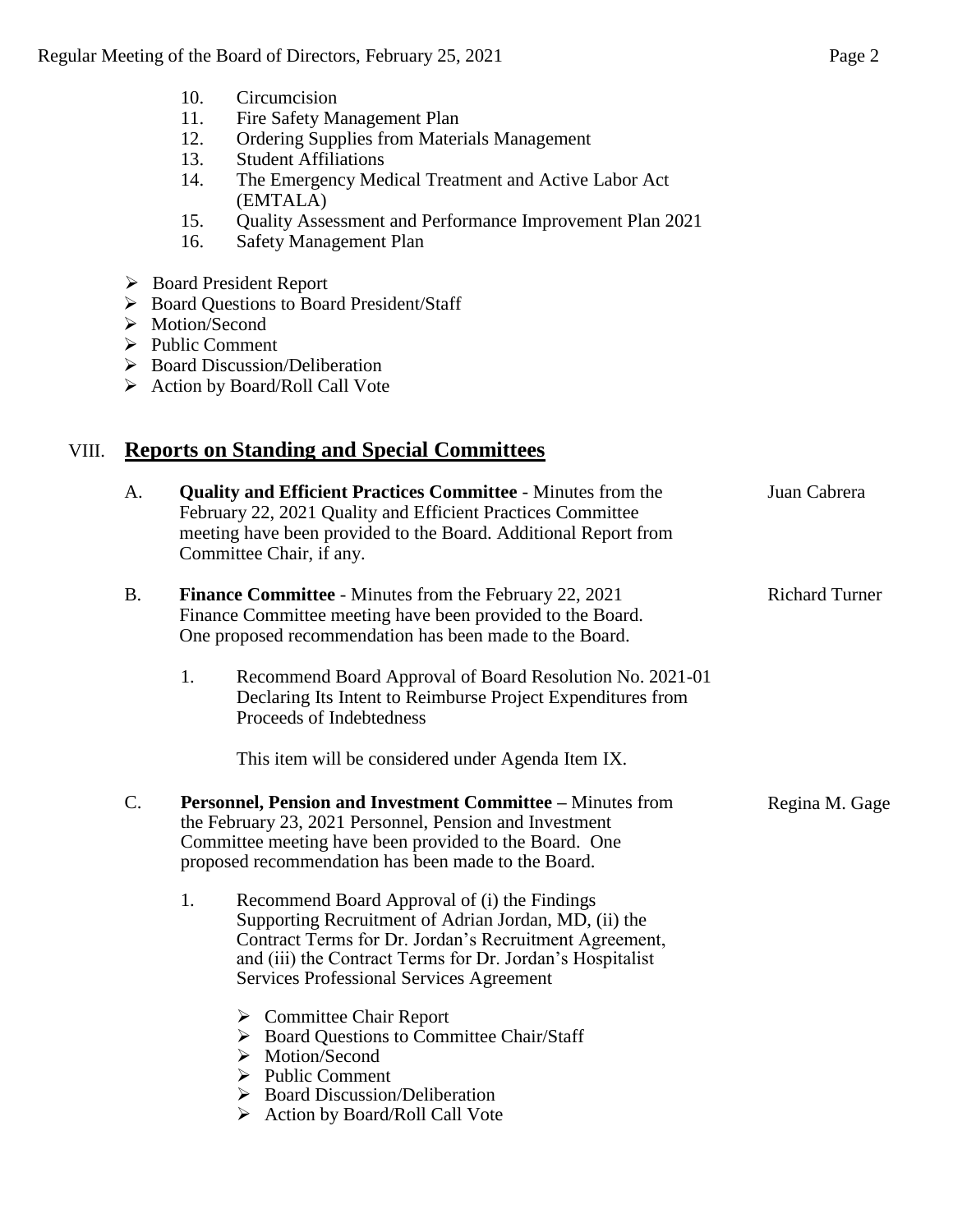D. **Community Advocacy Committee –** Minutes from the February 23, 2021 Community Advocacy Committee have been provided to the Board. Additional Report from Committee Chair, if any.

## IX. **Consider Board Resolution No. 2021-01 Declaring Its Intent to Reimburse Project Expenditures from Proceeds of Indebtedness**

- $\triangleright$  Finance Committee Chair Report
- ▶ Board Ouestions to Finance Committee Chair/Staff
- > Motion/Second
- $\triangleright$  Public Comment
- $\triangleright$  Board Discussion/Deliberation
- $\triangleright$  Action by Board/Roll Call Vote

## X. **Report on Behalf of the Medical Executive Committee (MEC) Meeting of February 11, 2021, and Recommendations for Board Approval of the following:**

- A. From the Credentials Committee:
	- 1. Credentials Committee Report
- B. From the Interdisciplinary Practice Committee:
	- 1. Interdisciplinary Practice Committee Report
- Chief of Staff Report
- $\triangleright$  Board Questions to Chief of Staff
- > Motion/Second
- $\triangleright$  Public Comment
- $\triangleright$  Board Discussion/Deliberation
- $\triangleright$  Action by Board/Roll Call Vote

#### XI. **Extended Closed Session** (if necessary) (See Attached Closed Session Sheet Information)

XII. **Adjournment** – The next Regular Meeting of the Board of Directors is scheduled for **Thursday, March 25, 2021, at 3:00 p.m.**

The complete Board packet including subsequently distributed materials and presentations is available at the Board Meeting and in the Human Resources Department of the District. All items appearing on the agenda are subject to action by the Board. Staff and Committee recommendations are subject to change by the Board.

Notes: Requests for a disability related modification or accommodation, including auxiliary aids or services, in order to attend or participate in a meeting should be made to the Executive Assistant during regular business hours at 831-755-0741. Notification received 48 hours before the meeting will enable the District to make reasonable accommodations.

Regina M. Gage

Richard Turner

Victor Rey, Jr.

Rachel McCarthy Beck, M.D.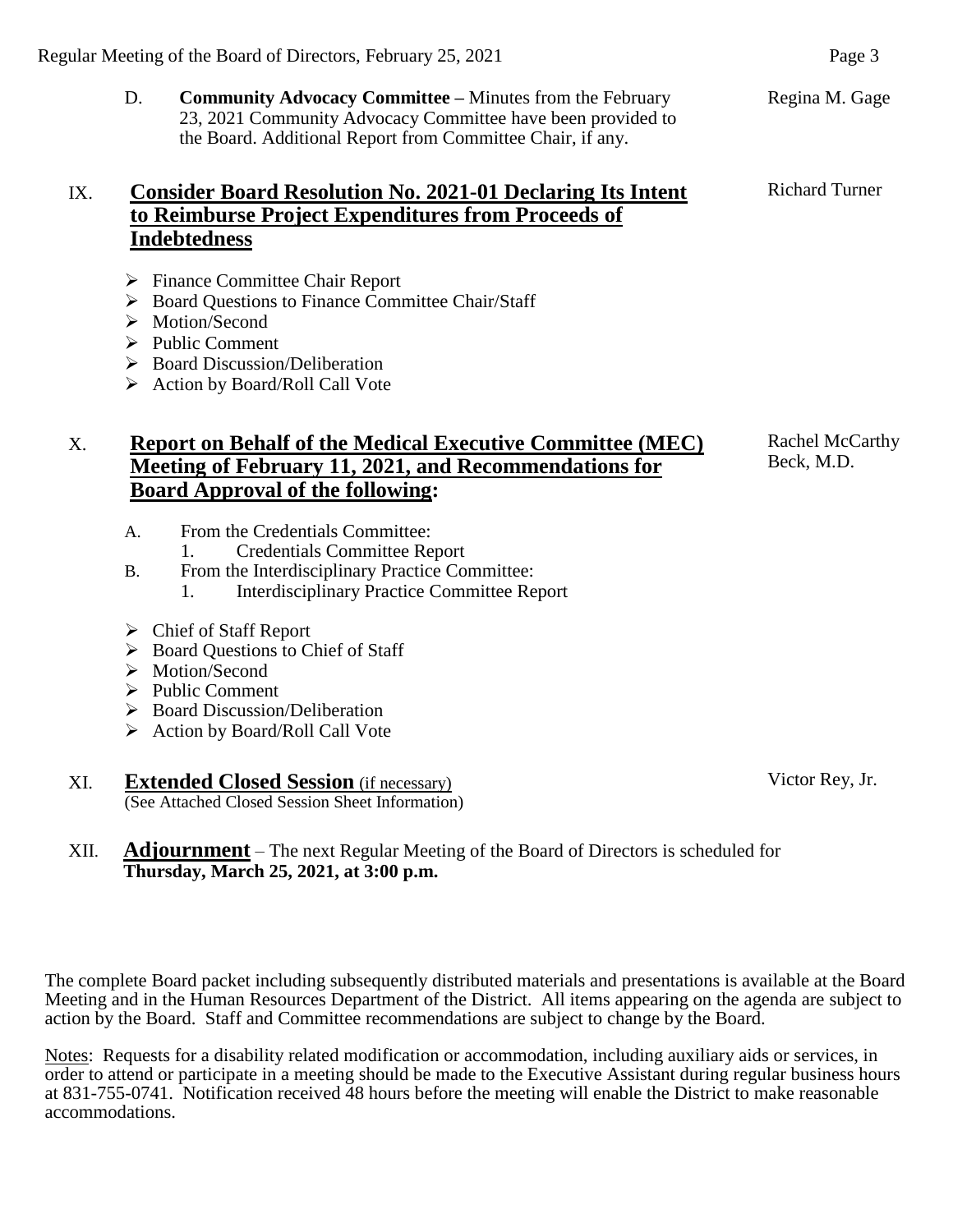#### **SALINAS VALLEY MEMORIAL HEALTHCARE SYSTEM BOARD OF DIRECTORS AGENDA FOR CLOSED SESSION**

Pursuant to California Government Code Section 54954.2 and 54954.5, the board agenda may describe closed session agenda items as provided below. No legislative body or elected official shall be in violation of Section 54954.2 or 54956 if the closed session items are described in substantial compliance with Section 54954.5 of the Government Code.

## **CLOSED SESSION AGENDA ITEMS**

#### **[ ] LICENSE/PERMIT DETERMINATION** (Government Code §54956.7)

**Applicant(s)**: (Specify number of applicants)

# **[ ] CONFERENCE WITH REAL PROPERTY NEGOTIATORS**

(Government Code §54956.8)

**Property:** (Specify street address, or if no street address, the parcel number or other unique reference, of the real property under negotiation):

Agency negotiator: (Specify names of negotiators attending the closed session): <u>\_\_\_\_\_\_\_\_\_\_\_\_\_\_\_\_\_\_\_\_\_\_\_\_\_\_\_\_\_\_\_\_</u>

**Negotiating parties**: (Specify name of party (not agent): Under negotiation: (Specify whether instruction to negotiator will concern price, terms of payment, or both):

## **[ ] CONFERENCE WITH LEGAL COUNSEL-EXISTING LITIGATION**

(Government Code §54956.9(d)(1))

**Name of case:** (Specify by reference to claimant's name, names of parties, case or claim numbers):

**Case name unspecified:** (Specify whether disclosure would jeopardize service of process or existing settlement negotiations):

### **[ ] CONFERENCE WITH LEGAL COUNSEL-ANTICIPATED LITIGATION** (Government Code §54956.9)

Significant exposure to litigation pursuant to Section 54956.9(d)(2) or (3) (Number of potential cases):

Additional information required pursuant to Section 54956.9(e):

Initiation of litigation pursuant to Section 54956.9(d)(4) (Number of potential cases):

## **[ ] LIABILITY CLAIMS**

(Government Code §54956.95)

**Claimant:** (Specify name unless unspecified pursuant to Section 54961):

**Agency claimed against**: (Specify name):

 $\overline{\phantom{a}}$ , or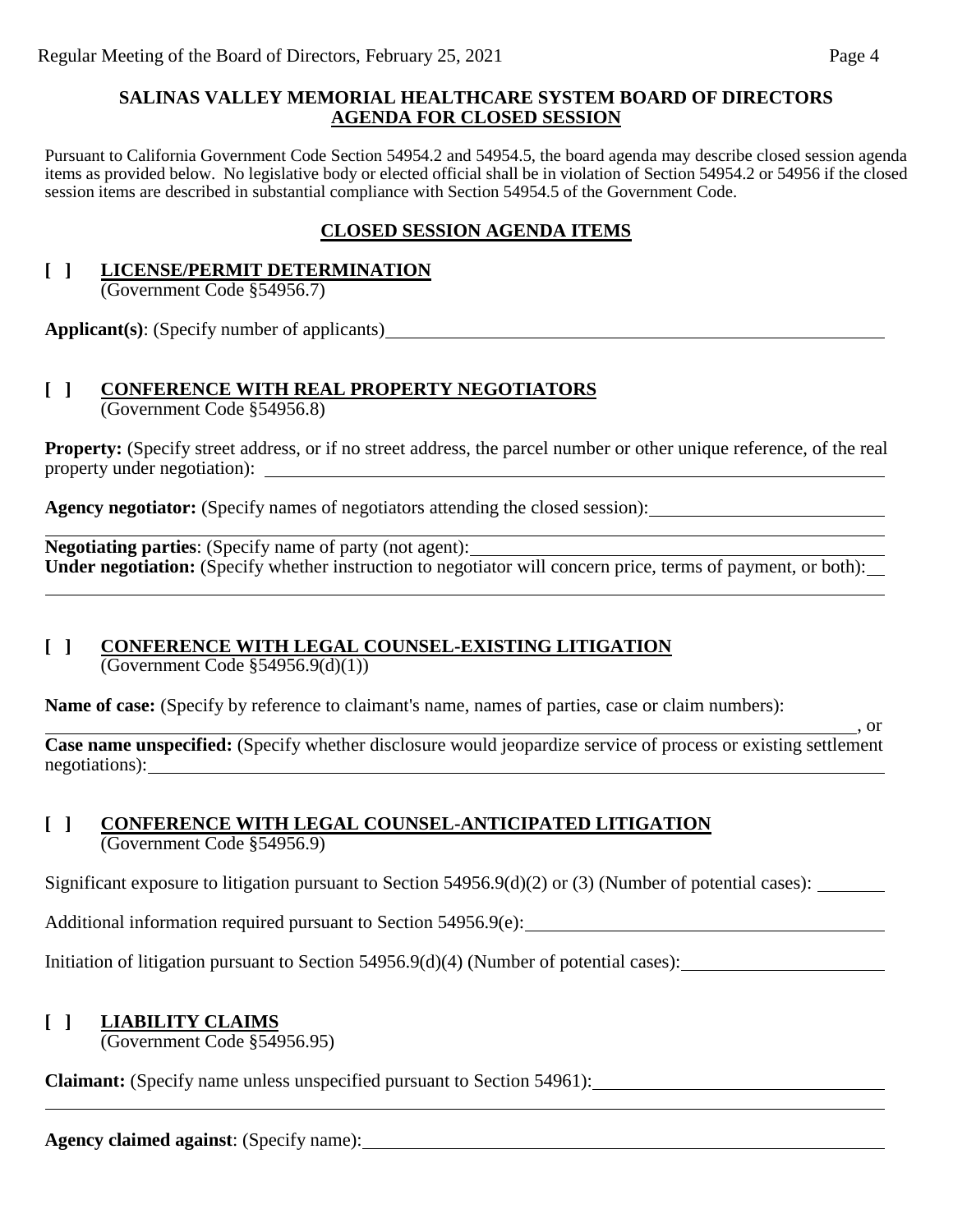#### **[ ] THREAT TO PUBLIC SERVICES OR FACILITIES** (Government Code §54957)

**Consultation with**: (Specify name of law enforcement agency and title of officer):

## **[ ] PUBLIC EMPLOYEE APPOINTMENT**

(Government Code §54957)

**Title**: (Specify description of position to be filled):

## **[ ] PUBLIC EMPLOYMENT**

(Government Code §54957)

Title: (Specify description of position to be filled):

## **[ ] PUBLIC EMPLOYEE PERFORMANCE EVALUATION**

(Government Code §54957)

**Title:** (Specify position title of employee being reviewed):

# **[ ] PUBLIC EMPLOYEE DISCIPLINE/DISMISSAL/RELEASE**

(Government Code §54957)

(No additional information is required in connection with a closed session to consider discipline, dismissal, or release of a public employee. Discipline includes potential reduction of compensation.)

## **[ ] CONFERENCE WITH LABOR NEGOTIATOR**

(Government Code §54957.6)

**Agency designated representative:** (Specify name of designated representatives attending the closed session): l

**Employee organization**: (Specify name of organization representing employee or employees in question):

, or  $\sim$  , or

**Unrepresented employee**: (Specify position title of unrepresented employee who is the subject of the negotiations):

## **[ ] CASE REVIEW/PLANNING**

(Government Code §54957.8)

(No additional information is required to consider case review or planning.)